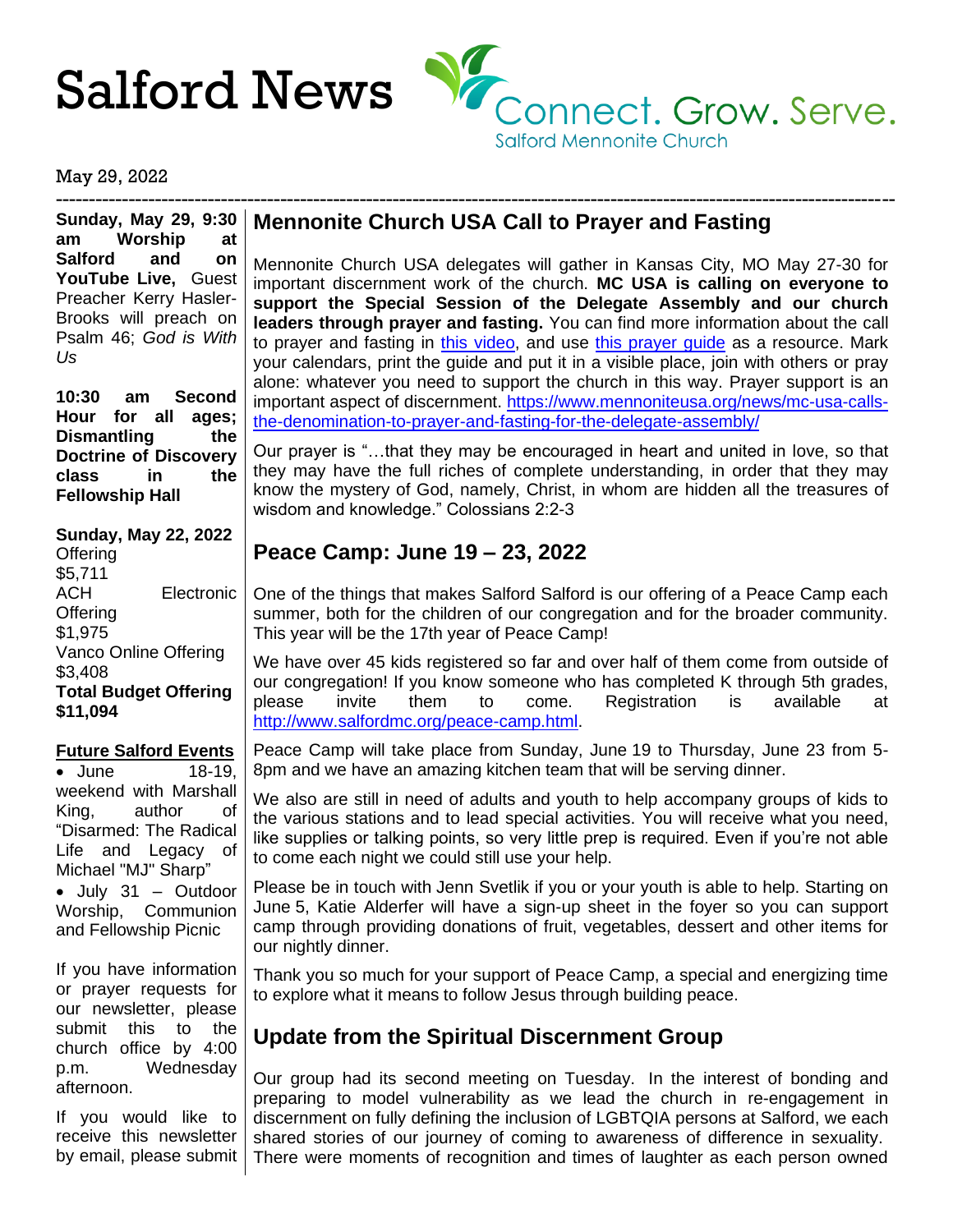mistakes and ignorance, along with moments of compassion and awareness. Good discernment, we believe, will grow from a commitment to honesty, listening, and learning.

# **This Week at Salford**

**Monday, May 30** Church and Child Care Closed for Memorial Day Holiday **Wednesday, June 1** 8:30 am Sewing Circle (Gathering Room) **Sunday, June 5** 9:30 am Salford Worship Indoors and Streamed on YouTube Live Preaching: Dave Greiser 10:30 am Second Hour for all ages

# **Our Church Family**

## *Prayer Concerns*

- For the families and communities of Buffalo, NY and Uvalde, TX which are reeling after recent gun violence, and for our whole country as we seek to channel our sadness and anger into productive solutions in the context of significant disagreements.
- For the Mennonite Church USA delegate assembly which is meeting this weekend, and for Salford's delegates: **Dave Greiser, Maria Hosler Byler, Melissa Heise,** and **Andrew Zetts**. A call to prayer is listed in the newsletter.
- For *Glen Guyton* and others in denominational leadership right now who are navigating cultural and justice issues and are the focal point of anger for some even in our congregations. We pray for safety and strength for Glen and other leaders, and we pray that the church may be a light for the world in how we handle our conflict.
- For *Lucy Detwiler* as she regains her strength and settles into Health Care at Souderton Mennonite Homes.
- All Mosaic congregations are invited to pray for the delegates attending the Special Assembly of Mennonite Church USA in Kansas City this weekend (May 27-30). Over 50 delegates from Mosaic Conference and congregations are present. Pray for wisdom, clarity, and a willingness to listen to each other.

## *Birthday Blessings…*

To Earl Alderfer, who celebrates his 87<sup>th</sup> birthday on May 31.

## *Wedding Blessings…*

To **Emma Ruth & Max Stein** who will be married in St Nikola church in Cavtat Croatia on May 28, 2022. Emma's grandfather, **John Ruth** will marry them, along with a Goshen College friend. After a honeymoon in Croatia and Bosnia, they will reside in Boise ID, They attend the Boise Mennonite congregation. Their Address in Boise: 2308 N 29th St, Boise ID 83703

## *Congratulations…*

To **Miles & Katie Musselman** on the birth of **Margaret Elizabeth Musselman** born on Thursday, May 19th. She'll go by Maisie for short. Great-grandparents are Larry & Kathy Groff.

## **Remembering the Life of Cindy Nyce**

Cynthia Gail Nyce was born on November 16, 1961, the daughter of Samuel and Gladys Nyce. She was the sister of Barry, Bonnie, Greg and Pamela.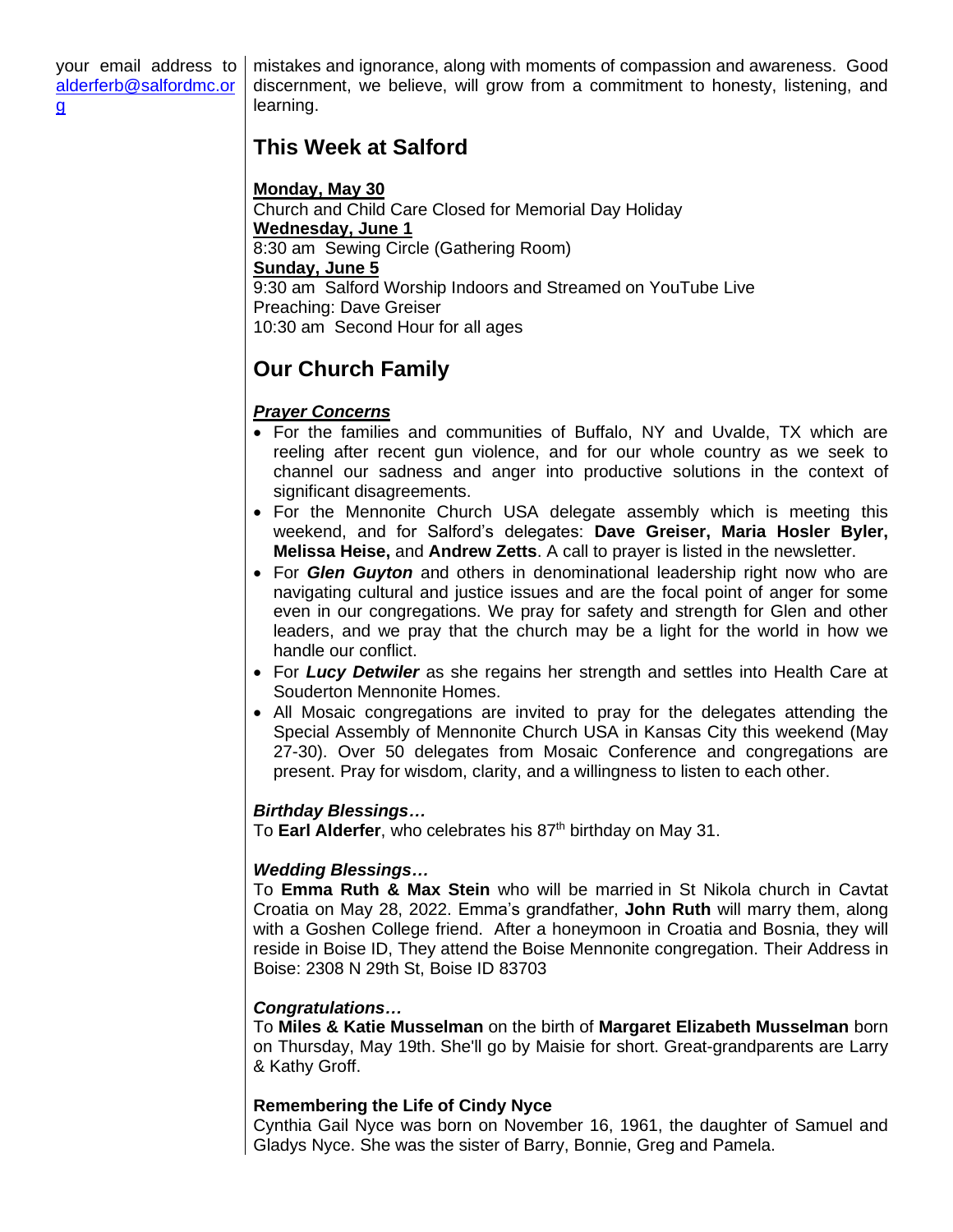Cindy had a caring, compassionate heart, was a friend to everyone, making you feel loved and welcomed into her life. Her family set a foundation for her successes early in life and continued to build upon it with great dedication and a lifetime of love and care.

Cindy enjoyed being around her family and all the many friendships she shared.

She graduated from Indian Crest Jr. High School, Special Education.

Cindy had a special gift of bringing joy to others. She loved doing puzzles, coloring, playing card games and listening to Gospel music. For many years she volunteered assembling and folding the weekly church bulletins. She also attended Salford's sewing circle where she worked on cloth bags for Mennonite Central Committee, and at the Care and Share Thrift Shoppes in Souderton.

She was baptized and a member of Salford, and a faithful member of the Hilltop Sunday school class. This class first met on Sunday mornings at the Indian Creek Farm located down the road from Salford. Later, this class moved to the house on Salford's church property and then finally met inside Salford church. This group of Special needs youth and adults continues to meet. Each week the class shares in meaningful times with singing, sharing, crafts and prayer time. Cindy always enjoyed using her gifts in leadership and music. For Cindy, the most enjoyable time was definitely singing together. Her songbook was well worn and memorized. She kept the class at a fast moving clip just to get in as many songs as possible. Each song had a special meaning and style, added with her perfect timing of the chime she accompanied each song. Her enthusiasm was contagious and brought much joy to each person there. When the bell rang signaling five minutes left of class, we stopped singing for a prayer time which Cindy lead each week. These prayers included everyone in class by name and those that were missing that Sunday. Each prayer also included each of Salford's pastors by name, and all of our families. Holy moments! Then, the last song would be God Be With Us Till We Meet Again. Cindy left this earth peacefully on March 3, 2022, and, having faith in Christ, she will be reunited with us again. *Written by Janet Bartholomew*

## *Service & Mission*

**Donation of the Month for May** – featuring **Manna on Main Street.** Their current needs are: Individual size salty snacks, large chip bags, no salt canned tomatoes, ketchup, foil/plastic wrap, cooking oil, dry beans, juice, and dish soap.

Items can be placed at the donation of the month table by the infant nursery.

## **5/26/22 Garden Update,**

Greetings fellow gardeners, this past week we tried again to lay down our plastic mulch but with limited success. We were able to create 6 rows before the mud clogged up the plow too much and we had to stop. We have enough rows to plant our tomatoes and few other veggies. Hopefully the rain is not too bad so we can plant this Saturday. The lower end is just very very wet and it will take a lot of sun and low humidity to dry it out enough to work again. I am not sure at this point if our seedlings will last that long. Could be a very small harvest this year because of the wet conditions. We will do our best to try and get the plants in the ground. It looks like rain for part of the weekend. We need over a week of very dry weather to even think about trying the lower end again. Another issue with the wet ground is our potatoes. Over half of what we planted has rotted in the ground because of being too wet for too long. We will have potatoes but not nearly as many as years past.

Not all is gloom and doom, our spring veggies are looking great and our resident Blue birds have hatched out 4 eggs. I checked the box yesterday and there were 4 small pink babies wanting to be fed. We will be planting sweet potatoes in 4 of our raised bed boxes soon. This season not all is the way we want it to be. We really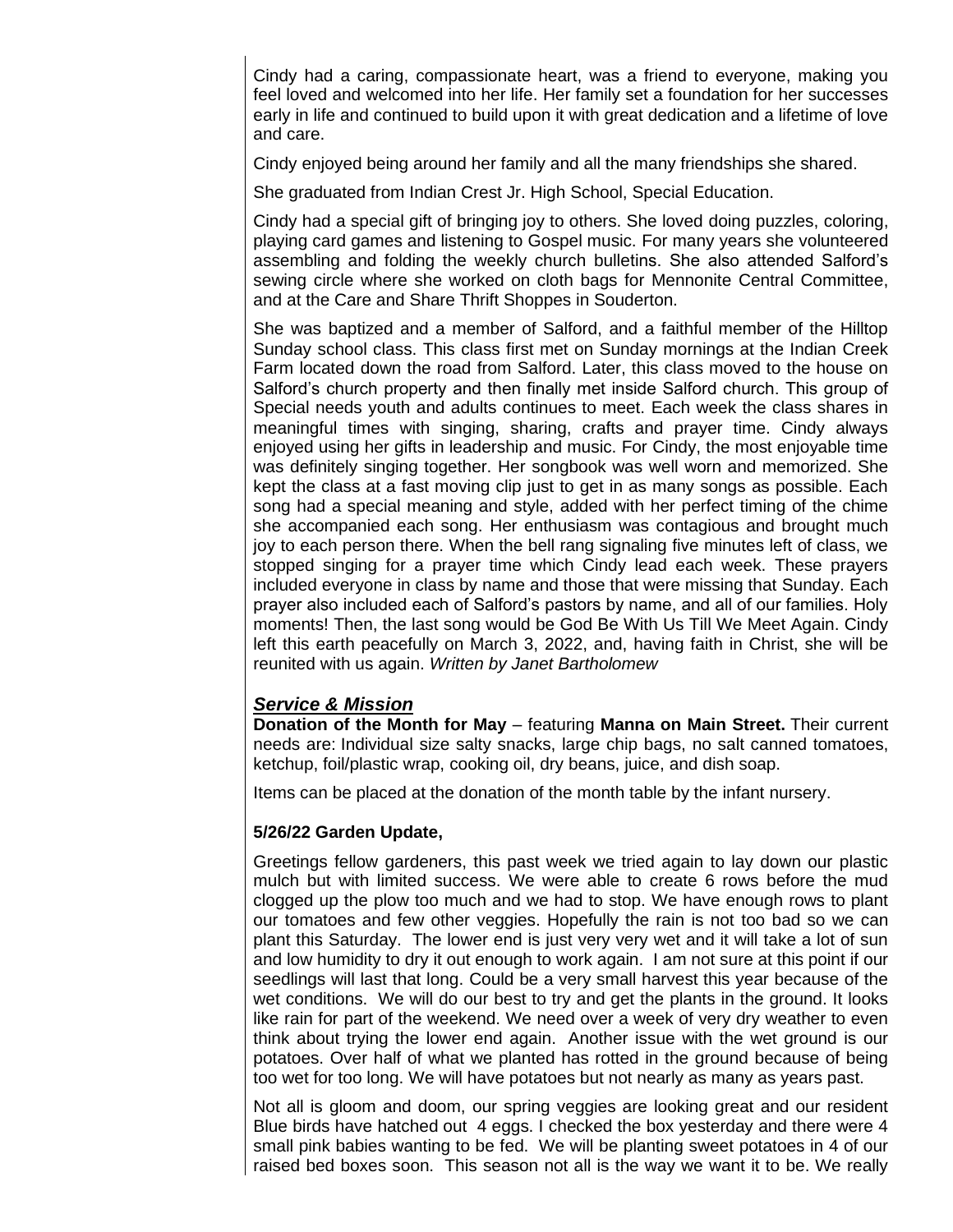want to have a successful garden but the wet conditions are just creating a real mess this year. As much as I try to control what goes on in the garden. I am being reminded of how much I do not have control of and pray for patience and understanding that we can only control what is given us.

We have been blessed with many seasons of great success and will try and pull as much out of this season as we can.

Thank you to all who help out in the garden. This year is looking quite different from years past but we still will strive to grow good food for those who need it most. Steve, [rsblank@verizon.net](mailto:rsblank@verizon.net) 215-876-6616

Please witness the **"Table of the Fallen."** The table is set up in the church foyer.

Salford Mennonite and other Mennonite churches bear witness to death and suffering of all those directly affected by war. Indeed, Joe Hackmen, Joe Landis, Andrew Zetts, Julie Wimmer, Mary Miller and Glen Miller have directly influenced outreach and ministry for those affected by the ravages of war.

The Table of the Fallen has a chair tilted up to symbolize that those killed will never have dinner with their friends or community again. A Bible on the table represents the strength gained through our faith that sustains us. The prophets, however, do not differentiate between East and West; we are all one in humanity.

The lament and symbols explanations were changed under Joe Hackmen's leadership. The changes were made to include all humans that suffer the ravages of war. Indeed, Mennonites in our region are the leaders in establishing a ministry of peace that recognizes that all of us are affected by death, maiming, and immoral duplicity. Hence, the symbols and the words lift up the peacekeepers, conscientious objectors and military personnel that were compelled to do their best in times of war.

We seek to illustrate America's Memorial Day as a time of remembrance of the inhumanity or war. We can all hope that the witnessing of war's reality will turn our souls towards the Prince of Peace and our duty to seek peace among all.

# **Family Faith Formation Spotlight**

Deuteronomy 6:6-9 says "Keep these words that I am commanding you today in your heart… bind them on your hand… fix them on your forehead… write them on your doorposts." What is a scripture or bible story that is especially meaningful for you or your family? You may wish to post the words or a picture somewhere visible in your home.

**Bulletin Artwork Needed!** Are your kids bringing home art that might be shared on our bulletins for Sunday worship? Take a photo and send to Brad in the church office.

**The Soil and The Seed Project** has released a new set of "Little Liturgies" and accompanying album for Ordinary Time (June 12-Sept 3). [Listen on Spotify.](https://open.spotify.com/album/5PlXWiKLneuy8DU7ACfzAs?si=0VoIktOwS6m3Z5jkS6ozMA) [Download the "Little Liturgies"](https://www.thesoilandtheseedproject.org/) - simple repeated scriptures to share at dinnertime or before bed.

# **Racial Justice Spotlight**

All are welcome to join the Racial Justice Learning Group on Sunday, June 5 at noon in the grove for a potluck before we break for the summer. Please bring a dish to share and place settings. Contact Jenn Svetlik for more information.

# **Church Library Spotlight**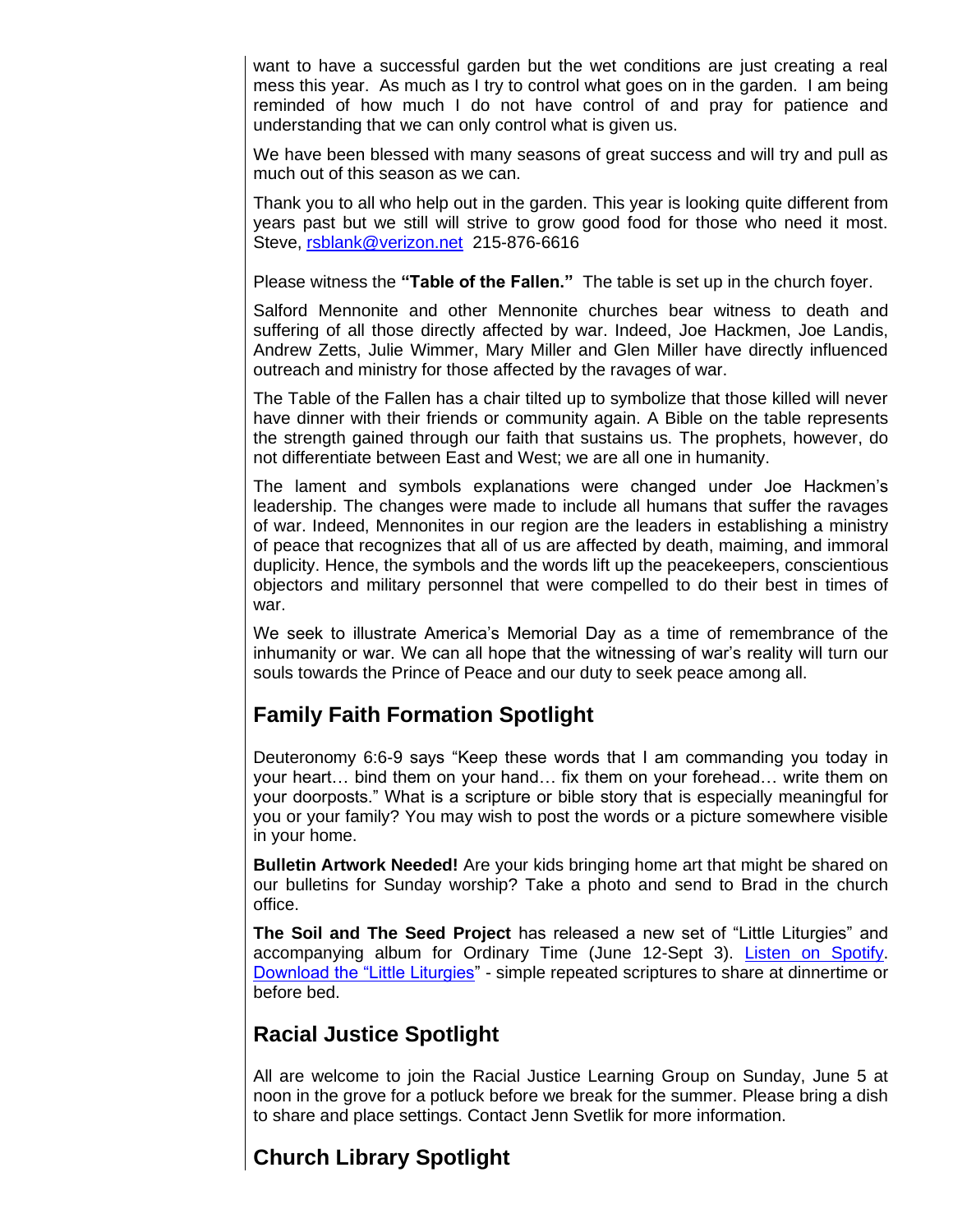The church library has purchased many new books in recent weeks. Stop by and speak with a librarian to see what's new, or review the library catalogue on the Salford church website<https://smck-ind.kari.opalsinfo.net/bin/home>

Here is a sampling of new materials:

#### **To and From the Juniata Hills: Banks and Anna Mae Weaver**



Against the backdrop of the changes from horse and buggy to cars, Mennonites Banks Weaver (1891-1986) and Anna Weaver (1895-1986) start corresponding. Banks lives in Juniata County and Anna lives in Lancaster Co., Pa., with her parents Evangelist John W. Weaver and Anna Nolt Weaver. Getting to know each other is done mostly through letters. Their church and family activities comprise most of their social lives. God leads them to marriage in 1919. After beginning housekeeping, the letters "To and from the Juniata Hills" continue as Anna writes to her family. These letters are a glimpse into their lives from 1915-

1936. *(638pp. illus. Author, 2021.)*

#### *Cousins: Connected through Slavery, a White Woman and a Black Woman – discover their past and each other by Betty Kilby Baldwin and Phoebe Kilby*



What happens when a White woman, Phoebe, contacts a Black woman, Betty, saying she suspects they are connected through slavery? First surprise? Betty responds, "Hello, Cousin." Betty had fought for an education and won. She broke through the concrete ceiling in the workplace and succeeded. A documentary of her life was about to debut. Without thinking, she invites Phoebe to a family dinner and the premiere of the documentary. Second surprise? She forgot to tell her family who was coming to dinner. Betty finds an activist partner in Phoebe. Cousins indeed, they commit to a path of reconciliation. In alternating chapters, each

tells her dramatic story—from Betty's experience as one of the first Black children to attend her desegregated school, to Phoebe's eventual question to Betty: "How do I begin to repair the harms?" Piercingly honest. Includes a working reparations project which the two women conceived together.

*An Honest and Industrious People: Life and Times of Isaiah Tyson Landes and Susan Moyer Alderfer by Richard J. Lichty*

## **News & Notes**

#### **Address Update: Lucy Detwiler** 207 W. Summit St., Room #3677, Souderton, PA 18964 (215) 240-1501

The **summer schedule for worship and Second Hour** will be the same as recent past summers. We will not hold Second hour or Children's Sunday School in July and August and our worship start time will be 10:00 am. Second Hour classes are encouraged to plan fellowship activities over these months. Outdoor Worship and and a fellowship potluck picnic are being planned for July 31.

**Mennonite World Conference Assembly** is taking place July 10-15 in Indonesia as a hybrid event. Would you like to participate online on behalf of Salford? See [the](https://event.mwc-cmm.org/event/8c9c9576-4a3d-4ab2-a486-fc5024defbf6/websitePage:371aa2ec-8bd6-47fb-bfad-deb6c4c16fa6)  [Indonesia 2022 website](https://event.mwc-cmm.org/event/8c9c9576-4a3d-4ab2-a486-fc5024defbf6/websitePage:371aa2ec-8bd6-47fb-bfad-deb6c4c16fa6) for more information, and contact [Brad Alderfer](mailto:alderferb@salfordmc.org) if you have interest or further questions.